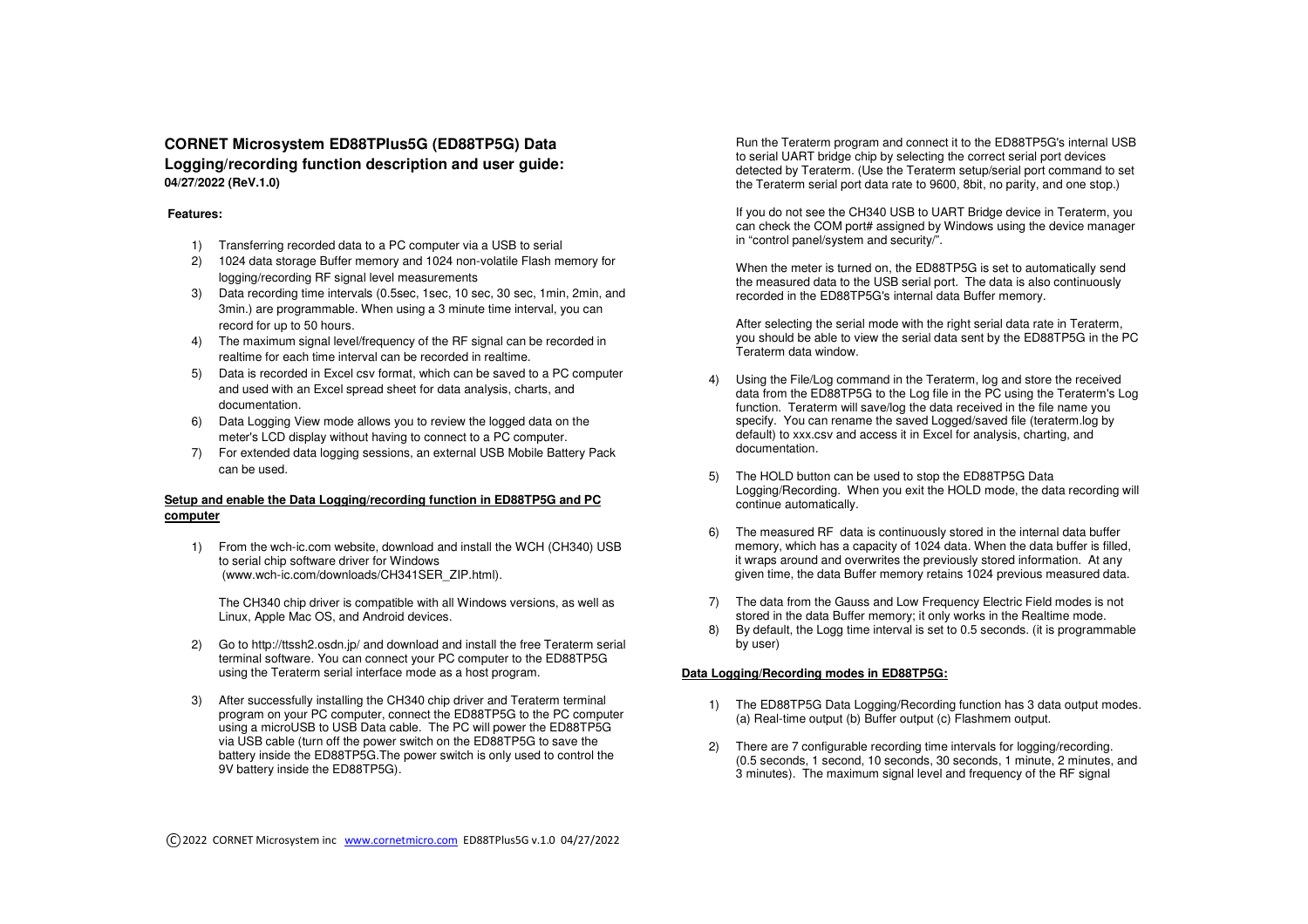within each time interval are recorded and saved to the internal data Buffer memory. There are 1024 data storage locations in the data Buffer. (You can record up to 500 seconds of data if the Logg time interval is set to 0.5 seconds.) If the time interval is set to 3 minutes, 50 hours of data can be stored. (3000 minutes of data, with the maximum value stored at each data storage place every 3 minutes).

You can turn off the automatic data logging/recording by setting the time interval to "OFF". In Real time mode, the meter outputs real-time measured data to the serial port per time interval.

In **Real time mode**, the signal level/frequency of the RF mode signal and the signal level of the Gauss mode, Low Frequency Electric Field mode signal are output to the serial port. In real time.

In **Buffer output mode**, The 1024 recorded data in the data Buffer is transferred to the serial port . The output data is transmitted in reverse order, starting with the most recent data and progressing through the previous 1023 data.

 The data Buffer is a high-speed SRAM memory; when the meter is turned off, the data in the data Buffer is lost. If you want to save the recorded data in the Data Buffer memory, you can save it to non-volatile Flash memory before turning off the meter.

In **Flashmem output mode**, The 1024 saved data in the internal Flash memory will be sent out to the serial port. The output data is sent in reverse order, starting from the most recent data and ending with the last 1024 data. The data stored in Flashmem will not be lost if the meter is turned off.

#### **The Typical application sequence for Data Logging/recording**

power-on meter-->measure the signal around area-->get into Data Logging view mode-->review logged data in LCD display window->get into Logger setup mode-->save the data in Buffer to Flashmem--> power off the meter-- > Go back to office--> connect the MicroUSB cable from ED88TPlus to PC computer--> run Teraterm program in PC--> enable the file Log function in Teraterm--> get into meter's Logger setup mode--> select the Flashmem output mode--> start sending data to PC--> change the Logged file name from xxx.log in PC to xxx.csv --> open the renamed logged file in Excel spread sheet program using .csv format--> analyze and chart the data in Excel spread sheet.

## **ED88TP5G Data Logger/Recording setup command**:

1) **To enter the ED88TP5G Logger setup mode**, press and hold the "**>**" key and click the "MODE" key, then release the "**>**" key. In the Logger setup menu, use the "**>**" key to move the cursor, and the "**<**" key to activate the selection.



#### 2) **Logger Setup menu**:

**(EXIT) Logger Setup** --- exit the setup mode

- 1) **Data2Send** -- select data from Realtime, or data Buffer or Flashmem to serial port
- 2) **Send data** -- start sending the 1024 logged data from selected source to serial port, It might take a while, please wait until it is finished
- 3) **Logg time** -- change the time interval of recording, (0.5 sec, 1 sec, 10 sec, 30 sec, 1 min, 2min. 3min. and OFF)
- 4) **Clear Logger** clear data Buffer to all zero, a "wait" sign will show up on screen, if it takes too long to get the clearing "done", just power off the meter, the Buffer memory will be cleared when power on, then use (7)Save to Flashmem to clear the data in Flashmem.
- 5) **Save config** -- save the new Logger setup/configuration
- 6) **RESET config** RESET the Logger setup/configuration to default
- 7) **Save to Flashmem** --- save the recorded data in data Buffer to Flashmemory, so data will not get lost after meter power off
- 8) **Read from Flash mem**  read the stored data in Flash memory to Buffer memory for displaying it on data logger view mode LCD display window.

 **\*** If the Flash memory has never been written before, please use the (7) **Save to Flashmem** command first to initialize the Flashmem before using the Read from Flashmem command.

\*When the cursor reaches the bottom of the Logger setup menu, the menu will scroll up to reveal the item (8) Read from Flash memory.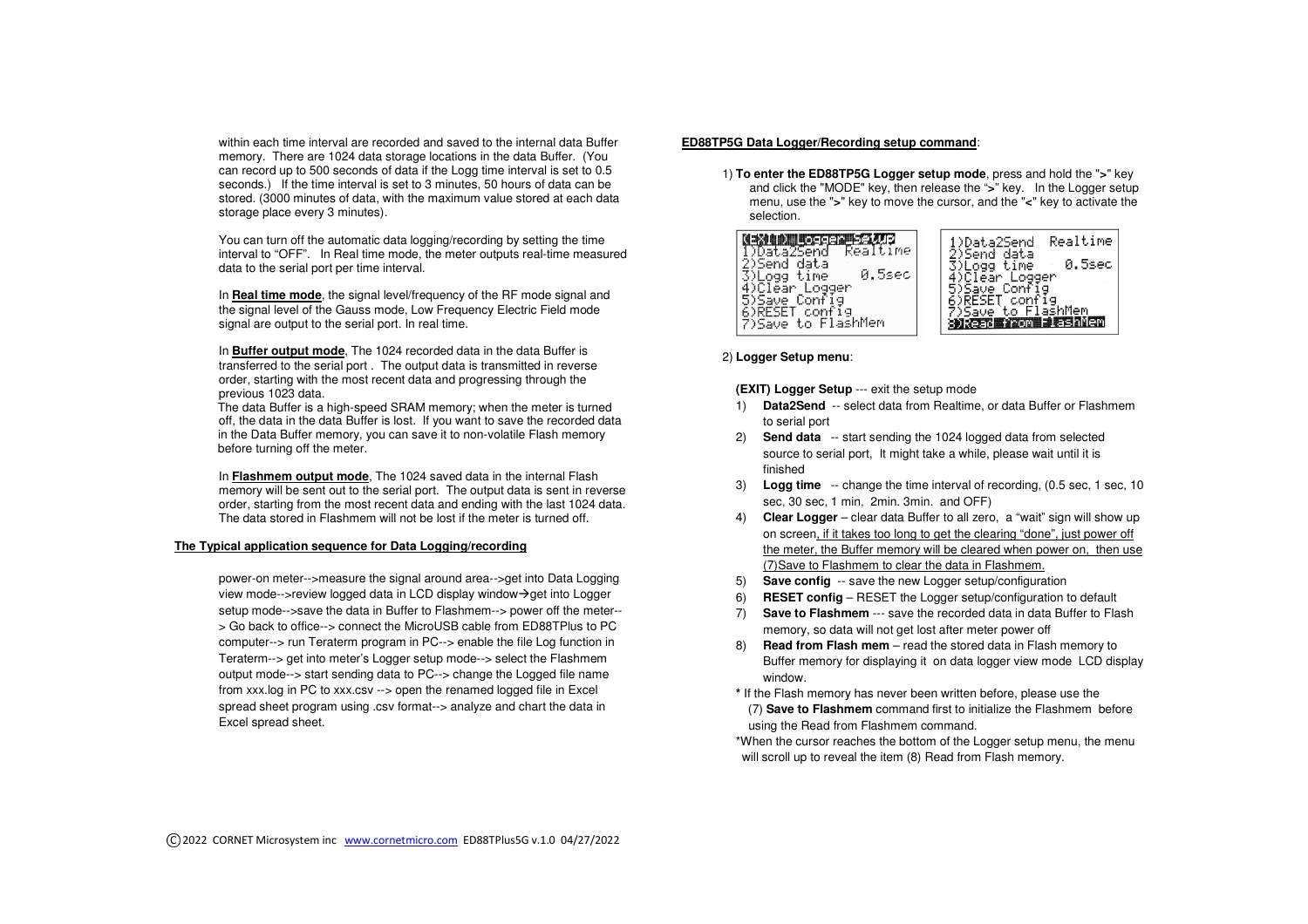## **Data Logging View mode:**

The Logged data stored in the ED88TP5G internal Buffer memory and Flash memory can be displayed on the meter's LCD display without using the USB serial cable to connect to the PC computer, up to 50 hours of data can be stored in the ED88TP5G based on the **Logg time** setup in the meter.

For long Data Logging sessions in the field with long period of recording time (such as overnight logging session) a high capacity rechargeable 9V Li-on battery with 650mAh capacity (such as "EBL 9V rechargeable Li-on battery") or a mobile battery bank is recommended,

Please visit www.cornetmicro.com and click on the datasheet/application tab to download the most recent "**CORNET ED88TP5G user manual**" file for a detailed description of the "**Data Logging view mode**" operations.

**Note1:** You can have 1024 new data stored in data buffer memory and 1024 old data already stored in Flashmem (each with its own recording time interval) at the same time. You do not need to save the new data in the Data Buffer to Flashmem (overwrite the old data already in Flashmem) before sending the data in Data Buffer memory to PC computer. If you can connect the ED88TP5G to a PC computer's USB port without losing power (using the internal 9v battery) and send both the data in Buffer and Flashmem to the PC computer for analysis. You can effectively have 2048 data storage for logging/recording this way.

#### **Note2: Make sure your MicroUSB cable is a "sync cable" or "data cable" for PC**

**communication** (rather than a "battery charging only" cable), as some of the MicroUSB cables included in the USB Mobile Battery Pack are only for battery charging and not for communication with a PC computer. To find the correct cable, perform a Google search for "USB sync cable." Amazon's own brand of MicroUSB cable is a good choice.

### **Note3:** Make sure **your USB Mobile Battery Pack will not shut down**

 **automatically by itself** if the output current falls below a certain threshold. Avoid the older type of USB Mobile Battery Pack, which is designed to charge the internal battery of a mobile phone only and will automatically power down when the charging is complete or the output current falls below a certain threshold. For long data logging sessions, use a USB Mobile Battery Pack (e.g., PNY model AD5200) that will "not" auto power down the ED88TP5G. (In RF mode, the typical current consumption of the ED88TP5G is 55mA.)

**Note4:** After **changing the new Logg time** in the Logger Setup menu. To activate the new configuration changes, select "EXIT" from the Logger Setup menu, then return to the Logger Setup menu. (Press and hold the "**>**" key while clicking the

"MODE" key, then release the "**>**" key) and then use the "Save config" button to save the configuration data to memory.

**Note5:** In Realtime mode, when the meter sends serial data to the USB-to-serial chip at the end of each time interval, the meter's audio speaker will make **"chipping" noise**. By changing the **Data2Send setting** in Logger Setup to "**Buffer**," you can eliminate the "chipping" noise. (By default, the meter is set to Realtime mode.)

**Note6: The Guass mode or Low Frequency Electric Field mode data can only be sent to PC computer in Realtime mode, the data will not be logged into the buffer memory or flash memory by the meter.** To save the data to the PC computer in realtime mode, connect the meter to the serial port via a microUSB cable.

### **Working with Android smart phone by using USB OTG serial cable :**

-Download and install Android app " USB Serial Console" from google play website, -Connect USB OTG serial cable or USB OTG adaptor to Android smart phone and ED88TP5G USB connector. Set Android phone to "flymode". -Run " USB Serial Console", setup serial port data rate to (9600, 8bit, no parity, 1 stop) -Save the logged data to file by using "SAVE" in " USB Serial Console"

#### **Working with Apple Mac-OS computer :**

-For meter with CH340 serial to USB chip: Download and install USB to serial chip (CH340)software driver for Mac-OS and install it in your Mac-OS computer. (make sure you got the correct version of driver if you are using older version of Mac-OS). the meter serial port name is /dev/tty.wchusbserialxxxx You can use the "screen" or "minicom" command to talk to it.

1) Connect the ED88TP5G to Mac computer USB port using MicroUSB to USB communication cable or "Sync Cable" (not battery charging only cable), 2) In Mac "Terminal" window, type "screen /dev/tty.wchusbserialxxxx 9600" (for CH340 chip version) you will see the data sent from ED88TP5G to Mac computer 3) you can also use the free "CoolTerm" serial terminal program for Mac-OS to save the logged data from ED88TP5G, just scan and select the serial device as /dev/tty.usbmodem0001 or /dev/tty.wchusbserialxxxx" and the baud rate 9600 in the CoolTerm setup. then "connect" command in the CoolTerm to talk to serial device (the ED88TP5G) just google search "**CoolTerm for Mac**" to get the CoolTerm program.